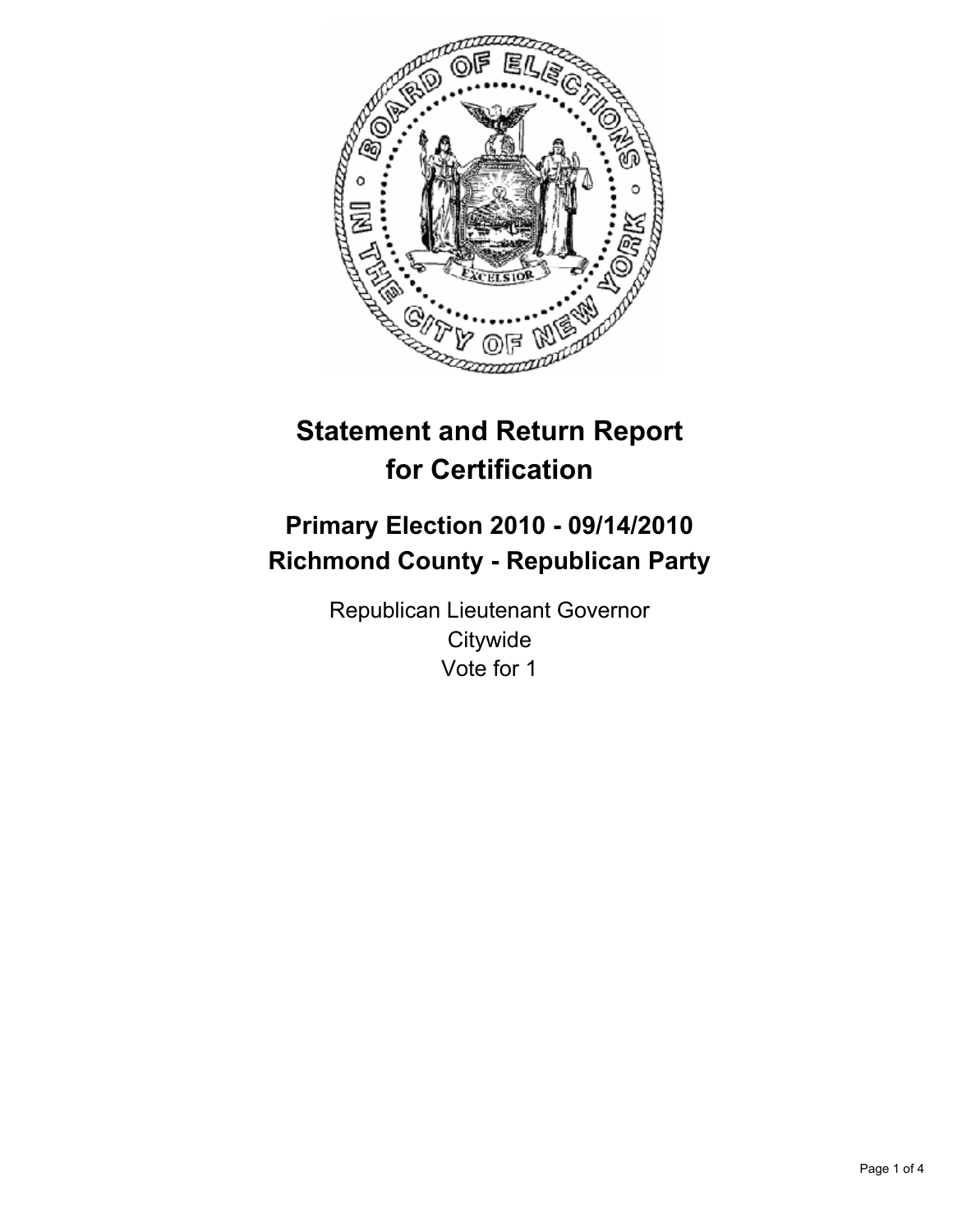

### **Assembly District 60**

| <b>PUBLIC COUNTER</b>       | 2,107        |
|-----------------------------|--------------|
| <b>EMERGENCY</b>            | 0            |
| <b>ABSENTEE/MILITARY</b>    | 145          |
| <b>AFFIDAVIT</b>            | 12           |
| <b>GREGORY J EDWARDS</b>    | 882          |
| THOMAS V OGNIBENE           | 1,006        |
| CARISSA ZUCCO (WRITE-IN)    |              |
| CARL PALADINO (WRITE-IN)    |              |
| DAN DONAVAN (WRITE-IN)      | 1            |
| LORRAINE REDPATH (WRITE-IN) |              |
| MICHAEL SLAVIN (WRITE-IN)   | 1            |
| ROBERT ZEHN (WRITE-IN)      | 1            |
| SAL BANCHETT (WRITE-IN)     | 1            |
| TODD BRIDGES (WRITE-IN)     | $\mathbf{1}$ |
| <b>Total Votes</b>          | 1,896        |

**Assembly District 61**

| <b>PUBLIC COUNTER</b>    | 1,870 |
|--------------------------|-------|
| <b>EMERGENCY</b>         | 0     |
| ABSENTEE/MILITARY        | 119   |
| <b>AFFIDAVIT</b>         |       |
| <b>GREGORY J EDWARDS</b> | 793   |
| <b>THOMAS V OGNIBENE</b> | 755   |
| ALFRED WOOD (WRITE-IN)   |       |
| BILL CLINTON (WRITE-IN)  |       |
| BRYSON BUREL (WRITE-IN)  |       |
| DAVID MOAT (WRITE-IN)    |       |
| RICK LAZIO (WRITE-IN)    |       |
| <b>Total Votes</b>       | 1,553 |

**Assembly District 62**

| <b>PUBLIC COUNTER</b>     | 4,800          |
|---------------------------|----------------|
| <b>EMERGENCY</b>          | 0              |
| ABSENTEE/MILITARY         | 208            |
| <b>AFFIDAVIT</b>          | 17             |
| <b>GREGORY J EDWARDS</b>  | 1,792          |
| <b>THOMAS V OGNIBENE</b>  | 2,126          |
| ADAM SUSS (WRITE-IN)      |                |
| CARMINE MORANO (WRITE-IN) | $\overline{2}$ |
| CAROLINE CARR (WRITE-IN)  |                |
| PETE ZARRA (WRITE-IN)     |                |
| <b>Total Votes</b>        | 3,923          |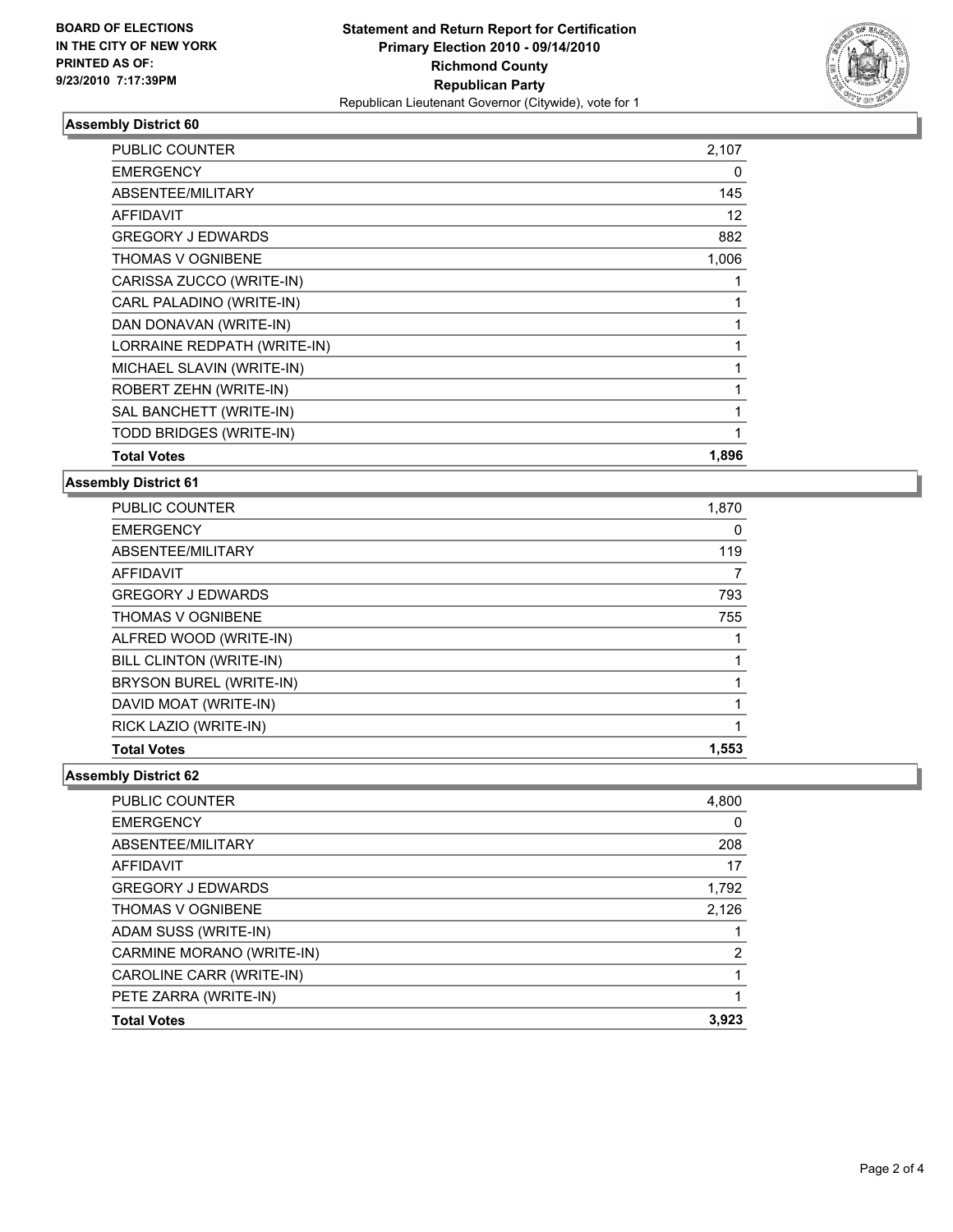

### **Assembly District 63**

| <b>PUBLIC COUNTER</b>          | 2,456 |
|--------------------------------|-------|
| <b>EMERGENCY</b>               | 0     |
| ABSENTEE/MILITARY              | 171   |
| <b>AFFIDAVIT</b>               | 12    |
| <b>GREGORY J EDWARDS</b>       | 985   |
| <b>THOMAS V OGNIBENE</b>       | 1,068 |
| C.LOUIS LOMBARDO (WRITE-IN)    |       |
| DARRYL FOX (WRITE-IN)          |       |
| <b>JOSEPH WADAL (WRITE-IN)</b> |       |
| RAYMOND WOOD JR. (WRITE-IN)    |       |
| THOMAS BAROZ (WRITE-IN)        |       |
| <b>Total Votes</b>             | 2,058 |